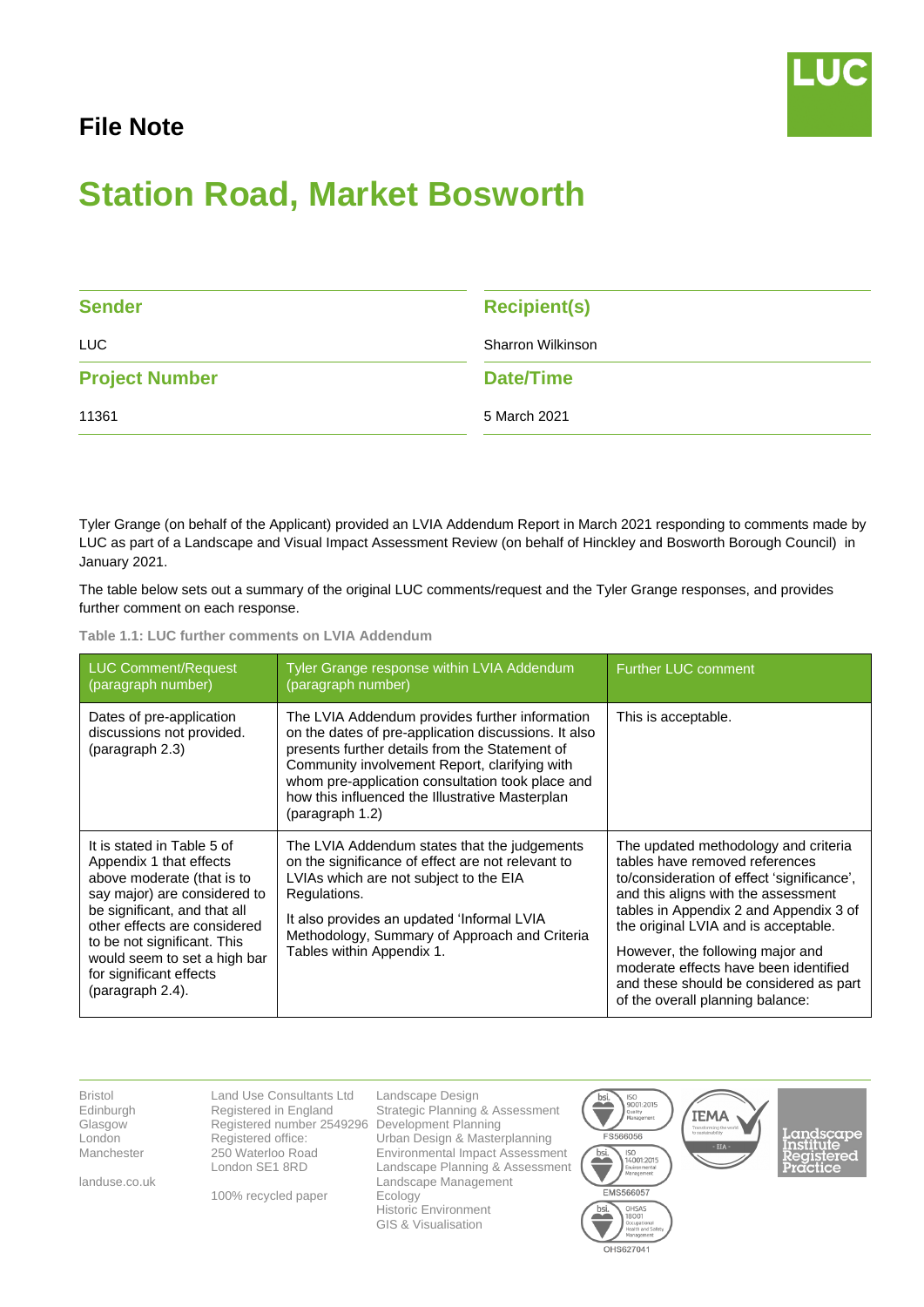

| <b>LUC Comment/Request</b><br>(paragraph number)                                                                                                                                                                                                 | Tyler Grange response within LVIA Addendum<br>(paragraph number)                                                                                                                                                                                                                                                                                                                                                                         | Further LUC comment                                                                                                                                                                                 |
|--------------------------------------------------------------------------------------------------------------------------------------------------------------------------------------------------------------------------------------------------|------------------------------------------------------------------------------------------------------------------------------------------------------------------------------------------------------------------------------------------------------------------------------------------------------------------------------------------------------------------------------------------------------------------------------------------|-----------------------------------------------------------------------------------------------------------------------------------------------------------------------------------------------------|
|                                                                                                                                                                                                                                                  |                                                                                                                                                                                                                                                                                                                                                                                                                                          | major adverse landscape effects<br>m,<br>on the Site at Construction;                                                                                                                               |
|                                                                                                                                                                                                                                                  |                                                                                                                                                                                                                                                                                                                                                                                                                                          | major adverse visual effects on<br>residents to the south at<br>Construction;                                                                                                                       |
|                                                                                                                                                                                                                                                  |                                                                                                                                                                                                                                                                                                                                                                                                                                          | Moderate adverse visual effects on<br>recreational users of footpath<br>S70/1, users of Kyngs Golf and<br>Country Club (future receptor) and<br>transient users of Station Road at<br>Construction: |
|                                                                                                                                                                                                                                                  |                                                                                                                                                                                                                                                                                                                                                                                                                                          | Moderate adverse landscape<br>effects for the Site at Year 1<br>Occupation;                                                                                                                         |
|                                                                                                                                                                                                                                                  |                                                                                                                                                                                                                                                                                                                                                                                                                                          | Moderate adverse visual effects on<br>recreational users of footpath<br>S70/1, users of Kyngs Golf and<br>Country Club (future receptor) and<br>residents to the south at Year 1<br>Occupation; and |
|                                                                                                                                                                                                                                                  |                                                                                                                                                                                                                                                                                                                                                                                                                                          | Residual moderate adverse visual<br>effects on residents to the south at<br>Year 15 Occupation.                                                                                                     |
| The applicant should ensure<br>that double counting has not<br>occurred in coming to a<br>conclusion on the overall<br>level of significance of effect<br>for visual receptors<br>(paragraph 2.6).                                               | TVIA Addendum states that "judgements for<br>susceptibility have been reviewed and remain as<br>they were and it is considered no double counting<br>is present within the assessment" (paragraph 1.6).                                                                                                                                                                                                                                  | This is acceptable.                                                                                                                                                                                 |
| The LVIA provides an<br>overview of the published<br>landscape character<br>assessments at a borough<br>level, albeit without a<br>supporting figure showing its<br>extent in relation to the site<br>which would be helpful<br>(paragraph 3.2). | The TVIA Addendum states "A supporting figure<br>was not produced due to the location of the site in<br>relation to the surrounding landscape character<br>areas. With the distance, in addition to intervening<br>built form and vegetation, the site is not<br>considered to sit within a 'transition zone' whereby<br>the characteristics of an adjacent character area<br>would need to be identified/assessed."<br>(paragraph 1.7). | This is acceptable.                                                                                                                                                                                 |
| Whilst national level<br>character assessments are<br>mentioned in relation to the<br>assessment process<br>(paragraph 4.2 on page 9),<br>this is not actually discussed                                                                         | The TVIA Addendum states "The review"<br>references the inclusion of the National Character<br>Area (NCA) assessment. Whilst it was mentioned,<br>no further information was considered due to the<br>scale in relation to the site which would have no<br>impact upon the area or its surroundings "<br>(paragraph 1.8).                                                                                                                | This is acceptable.                                                                                                                                                                                 |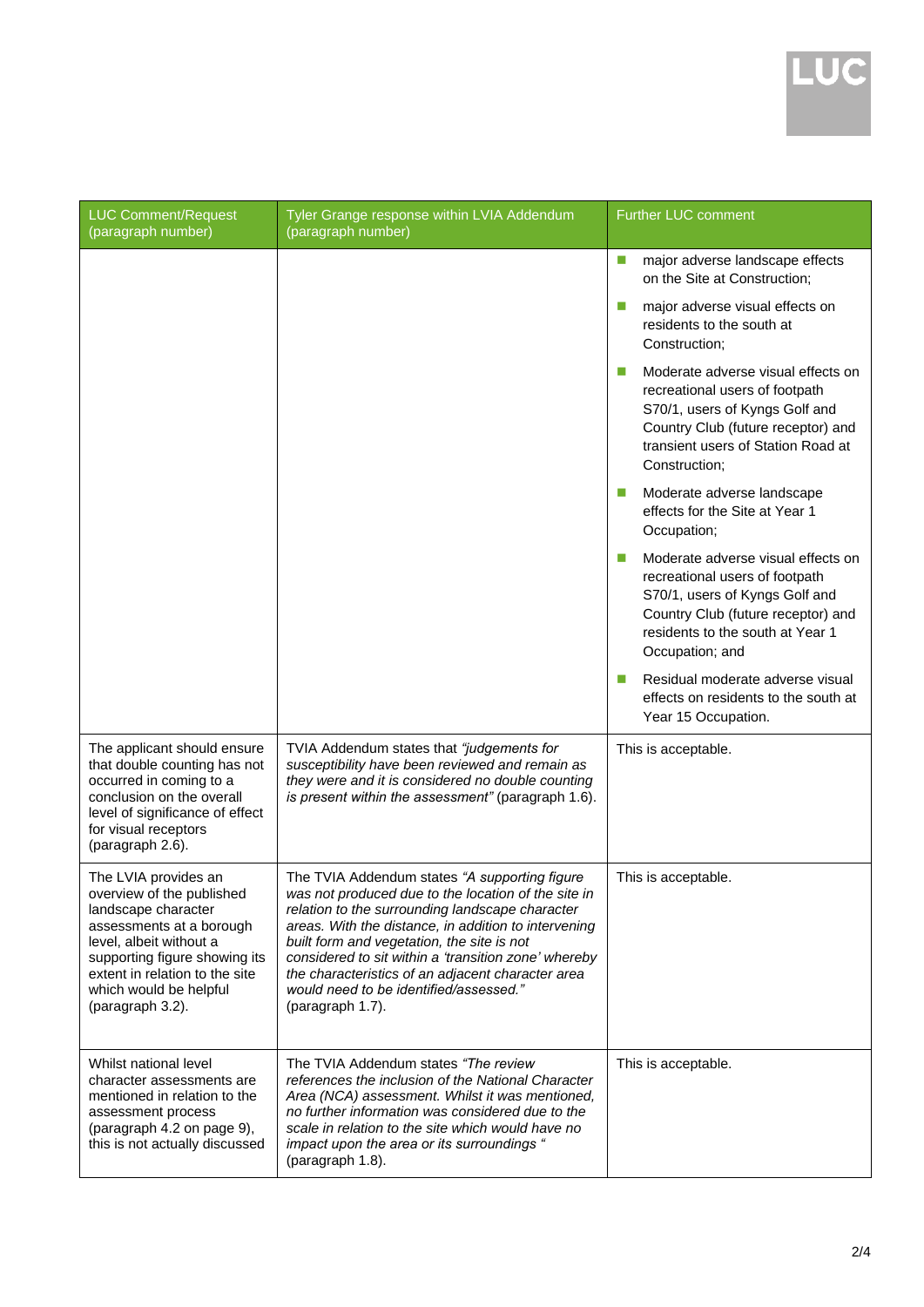| <b>LUC Comment/Request</b><br>(paragraph number)                                                                                                                                                                                                                                                                                                                                                                                                                                                                                                                                                                                                                                      | Tyler Grange response within LVIA Addendum<br>(paragraph number)                                                                                                                                                                                                                                                                                                                                                                                                                                                                                                                                                                                                                                                                                                                                                                                                                                                                                                                                                                                                                                                                                                                                                                                                                                                                                                                                                                                              | <b>Further LUC comment</b>                                                                                                                                                                                                                                                                                                                                                                                                                                                                                                                                                                                                                                                                                                                                                                                                                                                                                                                                                                                                                                                                                                                                                                                                                                 |
|---------------------------------------------------------------------------------------------------------------------------------------------------------------------------------------------------------------------------------------------------------------------------------------------------------------------------------------------------------------------------------------------------------------------------------------------------------------------------------------------------------------------------------------------------------------------------------------------------------------------------------------------------------------------------------------|---------------------------------------------------------------------------------------------------------------------------------------------------------------------------------------------------------------------------------------------------------------------------------------------------------------------------------------------------------------------------------------------------------------------------------------------------------------------------------------------------------------------------------------------------------------------------------------------------------------------------------------------------------------------------------------------------------------------------------------------------------------------------------------------------------------------------------------------------------------------------------------------------------------------------------------------------------------------------------------------------------------------------------------------------------------------------------------------------------------------------------------------------------------------------------------------------------------------------------------------------------------------------------------------------------------------------------------------------------------------------------------------------------------------------------------------------------------|------------------------------------------------------------------------------------------------------------------------------------------------------------------------------------------------------------------------------------------------------------------------------------------------------------------------------------------------------------------------------------------------------------------------------------------------------------------------------------------------------------------------------------------------------------------------------------------------------------------------------------------------------------------------------------------------------------------------------------------------------------------------------------------------------------------------------------------------------------------------------------------------------------------------------------------------------------------------------------------------------------------------------------------------------------------------------------------------------------------------------------------------------------------------------------------------------------------------------------------------------------|
| in relation to the site or study<br>area (paragraph 3.2).                                                                                                                                                                                                                                                                                                                                                                                                                                                                                                                                                                                                                             |                                                                                                                                                                                                                                                                                                                                                                                                                                                                                                                                                                                                                                                                                                                                                                                                                                                                                                                                                                                                                                                                                                                                                                                                                                                                                                                                                                                                                                                               |                                                                                                                                                                                                                                                                                                                                                                                                                                                                                                                                                                                                                                                                                                                                                                                                                                                                                                                                                                                                                                                                                                                                                                                                                                                            |
| The Applicant should<br>confirm that the visual<br>assessment has considered<br>the worst-case scenario of<br>winter conditions; and if not<br>it would be helpful to provide<br>an assessment of such.<br>(paragraph 3.8)                                                                                                                                                                                                                                                                                                                                                                                                                                                            | The TVIA Addendum states "Whilst the<br>assessment of the site was undertaken during the<br>summer as identified within the report, the<br>consideration upon the impacts on the visual<br>amenity of the identified receptors has been<br>undertaken. With a layering of vegetation or<br>intervening built form/undulating topography,<br>comes a natural year-round level of filtering or<br>screening of views. It should not affect the findings<br>or the conclusion of the report. For local receptors,<br>slightly less filtering of views will be possible<br>although will not affect the outcome of the<br>findings." (paragraph 1.11)                                                                                                                                                                                                                                                                                                                                                                                                                                                                                                                                                                                                                                                                                                                                                                                                             | This is acceptable.                                                                                                                                                                                                                                                                                                                                                                                                                                                                                                                                                                                                                                                                                                                                                                                                                                                                                                                                                                                                                                                                                                                                                                                                                                        |
| It is not noted whether the<br>development proposals have<br>been informed through<br>liaison with Hinckley and<br>Bosworth Borough Council<br>and other relevant<br>stakeholders (paragraph<br>$3.9$ ).                                                                                                                                                                                                                                                                                                                                                                                                                                                                              | Response to this is provided above in relation to<br>LUC comment in paragraph 2.3)                                                                                                                                                                                                                                                                                                                                                                                                                                                                                                                                                                                                                                                                                                                                                                                                                                                                                                                                                                                                                                                                                                                                                                                                                                                                                                                                                                            | This is acceptable.                                                                                                                                                                                                                                                                                                                                                                                                                                                                                                                                                                                                                                                                                                                                                                                                                                                                                                                                                                                                                                                                                                                                                                                                                                        |
| It is not clear to what extent<br>the proposed open space<br>and development set back<br>along Station Road would<br>help preserve views along<br>Station Road to a wooded<br>backdrop (View 1 of the<br>Neighbourhood Plan); or to<br>what extent the proposed<br>open space to the east of<br>the site would help preserve<br>views north and north-west<br>to open countryside from<br><b>Station Road and Godsons</b><br>Hill (Vista 11). (paragraph<br>3.11). Therefore, it would be<br>useful for the applicant to<br>provide verified<br>photomontages to test the<br>visibility of the proposed<br>development and its impact<br>on the importance of View 1<br>and Vista 11. | Two Photomontages have been produced<br>(included at Appendix 2) where View 1 and Vista<br>11 are shown as Photomontage viewpoint 01 and<br>Photomontage viewpoint 02 respectively.<br>The TVIA Addendum states for View 1 that<br>"Although intervening vegetation serves to limit<br>views of the development, glimpsed views are still<br>possible and during the winter period additional<br>filtered views will be possible" (paragraph 1.14).<br>"More importantly  the photomontage assists to<br>illustrate the retention of the upper slopes within<br>the eastern part of the site as public open green<br>space. This retains views of the 'wooded<br>backdrop' to the site above the proposed rooftops,<br>retaining the sensitivities associated with 'View 1'<br>of the Neighbourhood Plan." (paragraph 1.15).<br>"Vista 11' shows the before and after from the<br>junction of Station Road and Godsons Hill. Whilst<br>the introduction of development is visible for the<br>most immediate receptors overlooking the site, the<br>proposed views show the retention and<br>enhancement of the Vista facing north. The<br>enhancements pertain to the new public<br>accessibility to the open space within the view, the<br>retention and enhancement of existing vegetation,<br>new tree planting and biodiversity benefits with the<br>wildflower planting. The new development is set<br>back within a large buffer of wildflower planting | For 'View 1', photomontage viewpoint<br>01 demonstrates that the wooded<br>backdrop to the existing view would be<br>largely preserved. The TVIA assesses<br>occupation phase effects on views<br>available to transient users of Station<br>Road as being Minor Adverse, which<br>seems reasonable.<br>For 'Vista 11' photomontage viewpoint<br>02 indicates that, even with bungalows<br>to the east of the site, views towards<br>open countryside to the north-west are<br>almost entirely restricted, leaving only a<br>narrow view to the north. Therefore<br>much of the "extensive views of north"<br>west Leicestershire" for which Vista 11<br>is considered important would be lost.<br>The TVIA assesses occupation phase<br>effects (year 1 and year 15) on views<br>available to residents on Godsons Hill<br>and Station Road as being Moderate<br>Adverse. This is based on a high<br>sensitivity and medium magnitude of<br>change. However, from our review of<br>the photomontage, and based on the<br>Tyler Grange updated methodology<br>and criteria tables, we would suggest<br>that the introduction of the proposed<br>development would cause a high<br>magnitude of change (i.e. major<br>alteration to the key elements of the |